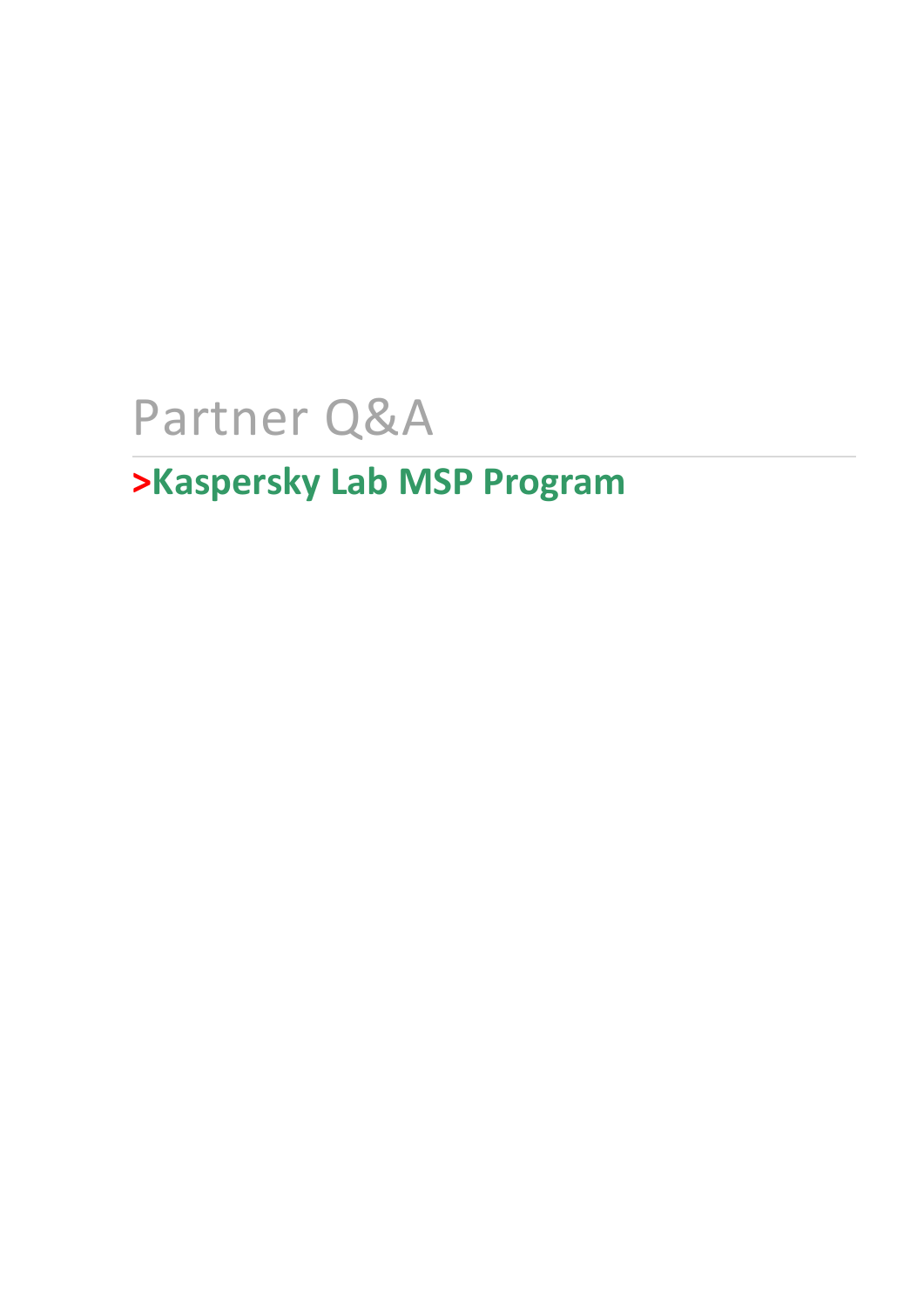### Table of Contents

| I didn't find my partner on the partner portal. Who can help me determine why they're not on the        |  |
|---------------------------------------------------------------------------------------------------------|--|
|                                                                                                         |  |
|                                                                                                         |  |
|                                                                                                         |  |
|                                                                                                         |  |
|                                                                                                         |  |
| Will MSP partners get a new key for every change in the number subscription licenses? 7                 |  |
|                                                                                                         |  |
|                                                                                                         |  |
|                                                                                                         |  |
|                                                                                                         |  |
| I already have an active product license for 1 year and want to buy a subscription license for the same |  |
|                                                                                                         |  |
|                                                                                                         |  |
| Can a reseller manage different customers with one KES Cloud user interface?8                           |  |
| Will it be possible for MSP partners to have one KES Cloud (or KES Basic) license but deploy endpoints  |  |
|                                                                                                         |  |
|                                                                                                         |  |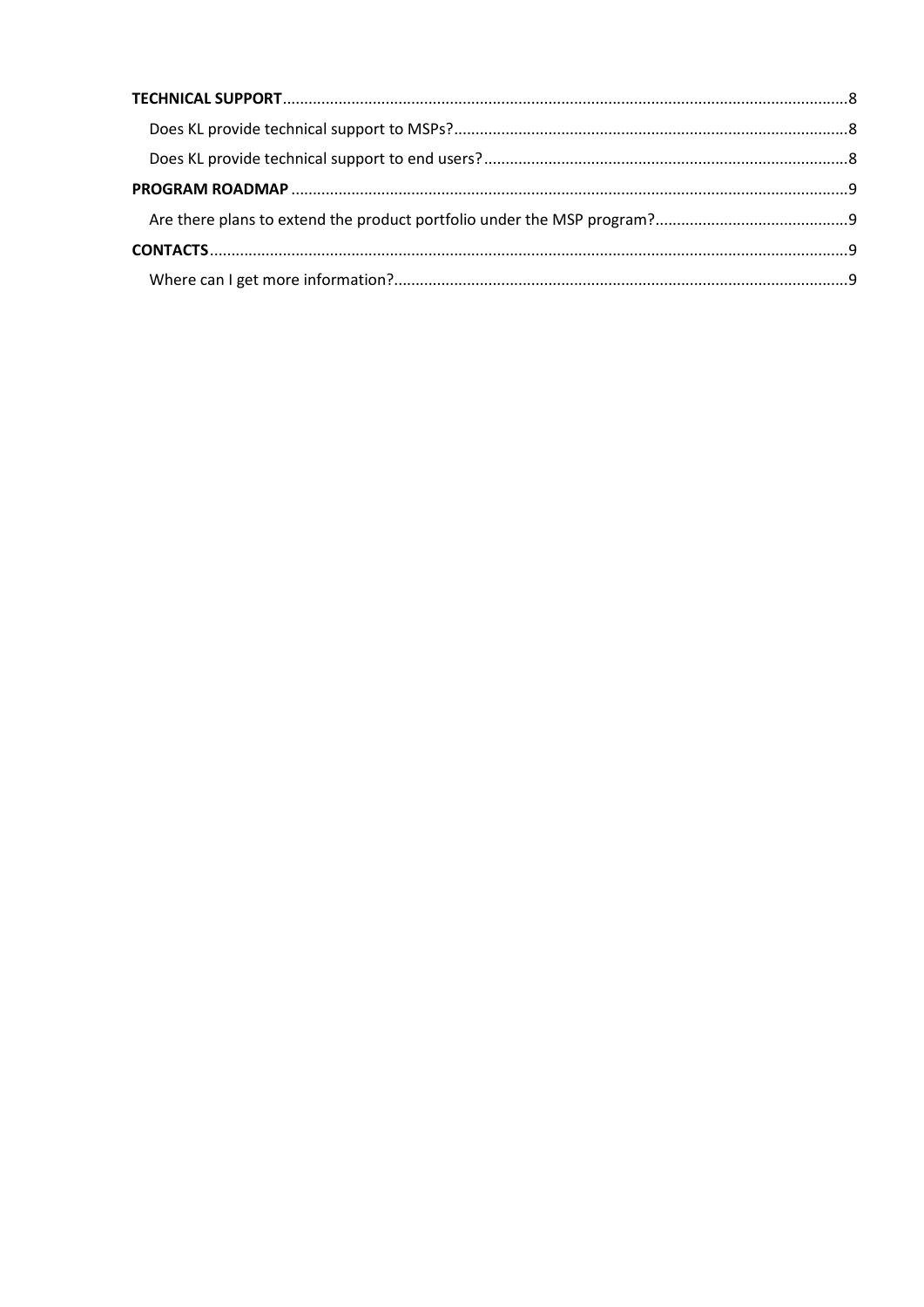### <span id="page-3-0"></span>**GENERAL**

#### <span id="page-3-1"></span>What is the Kaspersky Lab MSP Program?

Kaspersky Lab's MSP Program was created specifically to meet the needs of partners who want to grow their managed service offering in cybersecurity — without additional administrative overheads or resources. From physical and mobile infrastructures to virtualized environments, Kaspersky Lab's comprehensive portfolio can be delivered on-premises or from the cloud. Kaspersky Lab MSP Partner Program is designed to help MSPs increase sales revenue, start-up and run quickly and increase net new customers.

#### <span id="page-3-2"></span>What's included in Kaspersky Lab's MSP Program?

Kaspersky Lab's MSP Program includes products and technologies that enable MSP partners to provide new security services to their customers, as well as special privileges and benefits for the MSP. The products included in the program will allow MSP partners to build an on-premises as well as cloud-based security offering to protect their customers' complete infrastructure. Kaspersky Lab's MSP Program gives partners exclusive access to volume based pricing, a separate MSP price list, annual and monthly licensing, product and sales trainings and certification, standard and premium technical support and sales and marketing materials.

### <span id="page-3-3"></span>MSP PROGRAM REQUIREMENTS

#### <span id="page-3-4"></span>Who can participate in the KL MSP Program (partners, end users)?

MSP partners working with VSB and SMB customers with 5-1000 endpoints per customer are eligible to participate in the MSP Program. We are targeting our Cloud solution at MSP partners with up to 2500 managed endpoints. For larger MSP partners we recommend using the on-premises versions of our security products. Our on-premises solution targets larger SMB customers – up to 10000 managed nodes.

#### <span id="page-3-5"></span>What are the requirements for distributors?

In addition to our standard requirements, distributors who wish to join the Kaspersky Lab MSP Program should be integrated with our ordering system (aka KORM API). Distributors who want to sell Kaspersky Lab products via the subscription model must meet the same requirements.

#### <span id="page-3-6"></span>What are the requirements for MSP Partners?

1. The partner should provide IT services to customers.

2. Licenses must be purchased from a distributor integrated with the KORM subscription API in their region.

3. MSP Partners should have a licensing management platform integrated with the distributor.

4. Partners must accept the agreement on the KL Partner Portal.

5. MSP Partners must take the sales and technical course for the product they are going to sell within 90 days of registration. Online courses are available on the partner portal. Access to the KL MSP Program will be suspend if partner doesn't complete the product training in 90 days after the registration.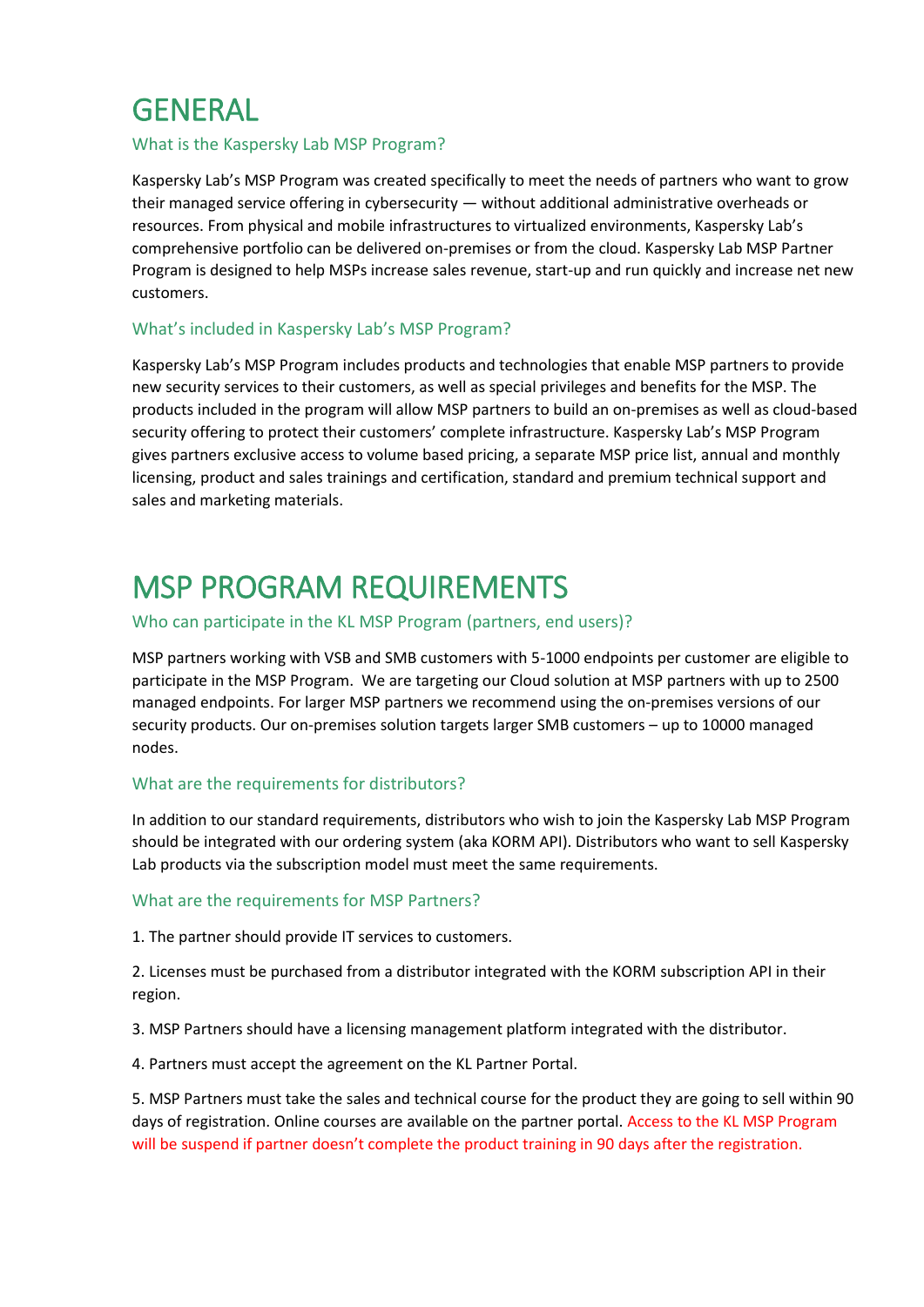### <span id="page-4-0"></span>PROGRAM REGISTRATION

<span id="page-4-1"></span>How can partners register on MSP program?

New partners can register on the partner portal. Existing partners should go to the new MSP section on the partner portal and answer some additional questions related to MSP practice. Following registration, applicants that meet the program requirements will be granted access to the MSP section of the partner portal. The following scheme shows the registration process:



#### <span id="page-4-2"></span>What's on the Partner portal?

The partner portal is a landing page for MSP partners. As mentioned before, partners should register on the portal, after which they will be able to access the sales and technical trainings. A list of local distributors integrated with KORM is also on the partner portal, along with sales and marketing materials and the MSP Program partner logo. New courses or materials are made available on the portal as they're released.

#### <span id="page-4-3"></span>Where can I find more information about the KL MSP Program?

The MSP Program landing page is available via the following link:

[www.kaspersky.com/partners/managed-service-provider/](http://www.kaspersky.com/partners/managed-service-provider/)

### <span id="page-4-4"></span>PRICING AND LICENSING

#### <span id="page-4-5"></span>How can I start selling?

To start selling with Kaspersky Lab's MSP Program you must register as an MSP partner. Once registered, you'll be able to access the MSP section on the partner portal where you should accept the public agreement during your first login.

Next, select a distributor in your region: a list of distributors is available in the MSP section of the partner portal. Install and use the license management tools provided by your distributor to place an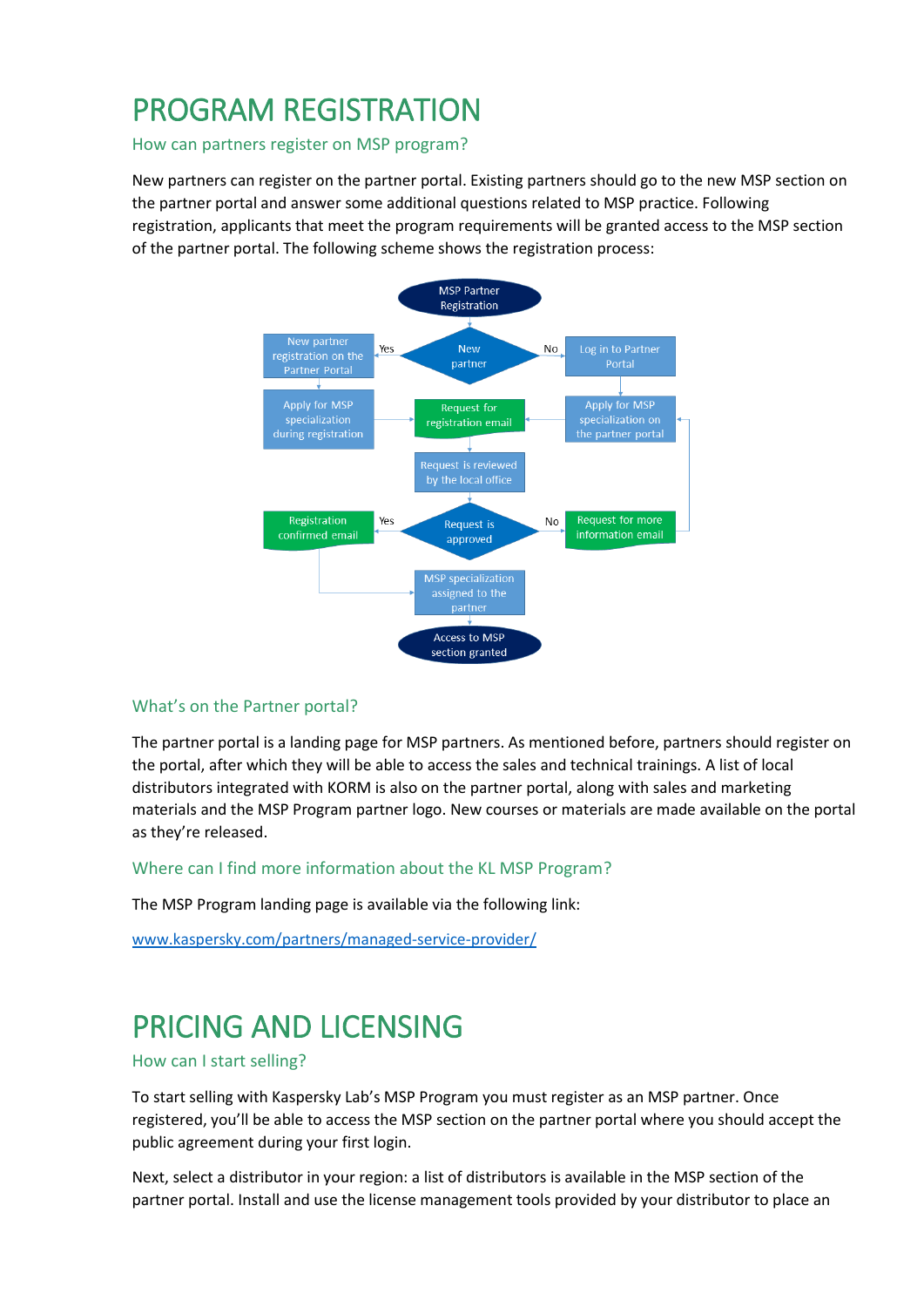order. Now it's time to place your first order! You'll be invoiced by the distributor at the beginning of the month following your order; don't forget, your first month is free. You can change the number of managed nodes for your customers at any time but will be invoiced for the peak number of licenses ordered in any given month.

The following scheme demonstrates how you can quickly start selling under the Kaspersky Lab MSP Program:



#### <span id="page-5-0"></span>Where can I buy it?

MSP partners can purchase KL products through authorized distributors only. To automate monthly billing and licensing, the distributors must be integrated with our ordering system (aka KORM). We have been working with selected distributors in each region to complete the integration before the program launch and you can find the full list of distributors integrated with our ordering system for all geographies in the MSP section of the partner portal after registration. The list of distributors will be updated as soon as we have new integrated distributors.

#### <span id="page-5-1"></span>I didn't find my partner on the partner portal. Who can help me determine why they're not on the list?

Please contact the local office in your region to discuss integration with Kaspersky Lab.

#### <span id="page-5-2"></span>How is it licensed?

MSP partners buy licenses from authorized distributors that are integrated with our ordering system (aka KORM API). Licenses purchased by MSP partners belong to them, not to the end customer. Unless the MSP partner cancels it through the distributor, the license is automatically extended into the next period. MSP partners can have one license for all customer endpoints or choose to have multiple licenses assigned to individual customers. This may be required if some customers need special contract terms with Kaspersky Lab.

#### <span id="page-5-3"></span>How can MSP partners test KL products?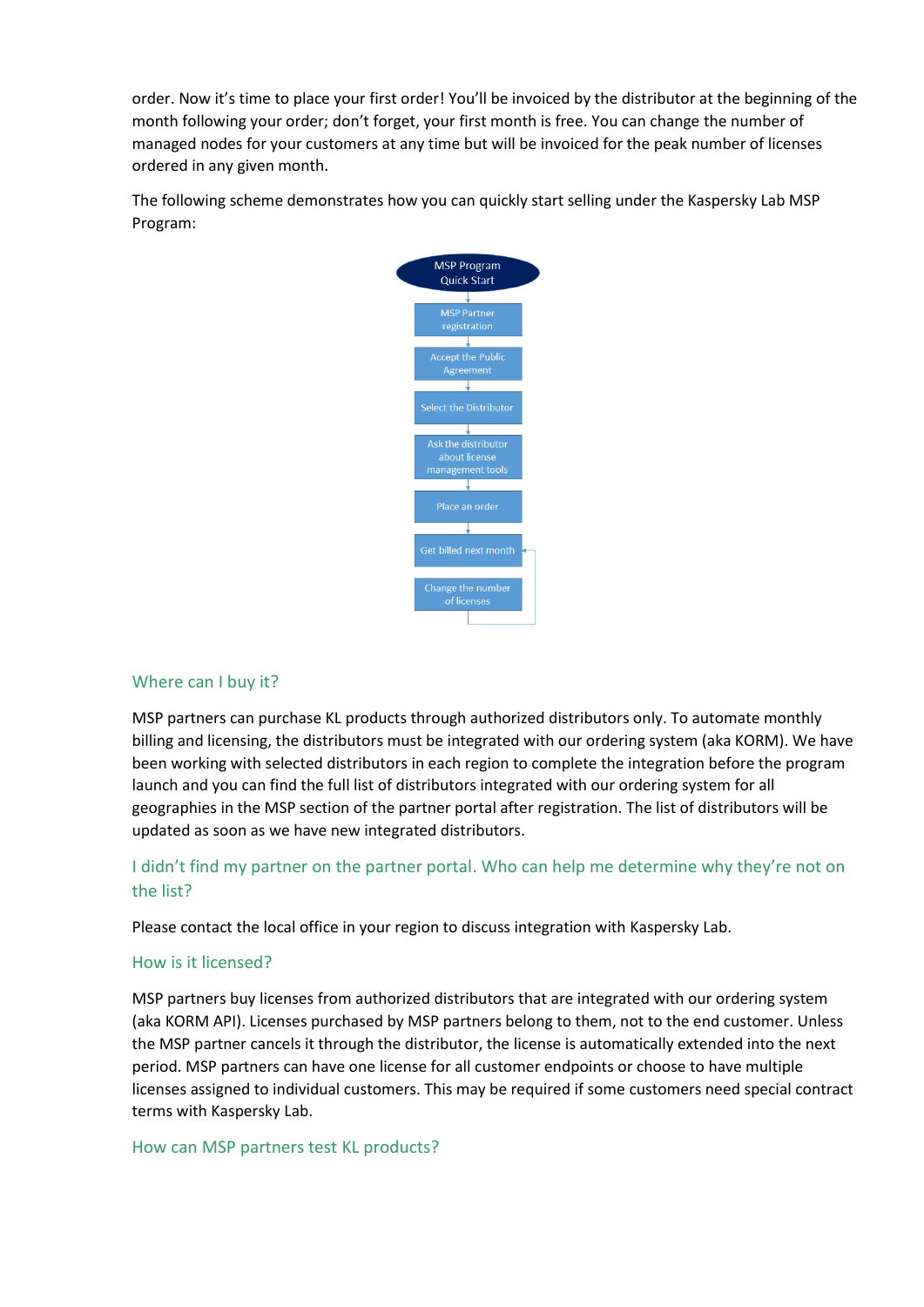We provide MSP partners with NFR licenses. These work for both cloud and on-premises products. KES Cloud comes with a free trial for the first calendar month. The trial expires on the first day of the month following product installation. You can get a free trial for KES Cloud at [https://cloud.kaspersky.com](https://cloud.kaspersky.com/)

#### <span id="page-6-0"></span>What is the product pricing?

MSP-specific product prices can be found in a separate MSP price list. Only confirmed MSP partners have access to the MSP price list, which includes not only subscription products with a monthly billing option but also the option to sell annual licenses from the other pricelist sections. Volume-based pricing is available exclusively for MSP partners: the total number of all customer endpoints are taken as a base for the price band calculation. The more customer endpoints an MSP partner has next month, the lower the price for all endpoints will be. Volume based pricing is available for subscription products from the MSP price tab in the price list only. We have recommended MSP partner pricing in the MSP price list. MSP resellers will have access to the MSP price list via the partner portal.

#### <span id="page-6-1"></span>What about Gold, Silver and Platinum statuses?

Gold, Silver and Platinum partner statuses are applied to MSP pricing. Partners with these statuses should contact distributors to get the price in accordance to their status.

#### <span id="page-6-2"></span>How does billing work?

Billing will always be based on the peak number of licenses ordered in any given month. For example, if you start March with 1500 licenses but reduced to 1000 by the end of the month, you will still be billed for 1500. Equally, if you start March with 1000 licenses and increase to 1500, you'll be billed for the higher amount. If you plan to reduce the number of licenses for the next month, we recommend doing it in advance.

To change the number of product licenses, MSPs should use the tools provided by the distributor. The distributor will also provide MSPs with billing options.

#### <span id="page-6-3"></span>Will MSP partners get a new key for every change in the number subscription licenses?

No. One product key is provided to the MSP partner or end customer per single product installation. The product key does not change with the number of licenses; the number of licenses can be changed any time. The partner is charged based on the maximum number of licenses used during the month.

#### <span id="page-6-4"></span>Is payment before or after the billing month?

After: five days after the end of each month the Distributor is issued with a Sales Report and then an Invoice. Reports can be created by local offices. We charge for the largest number of licenses used during the month.

#### <span id="page-6-5"></span>Is there a minimum runtime that has to be booked?

The minimum time is one month.

#### <span id="page-6-6"></span>What will be the lowest number of licenses/smallest order?

The minimum number of licenses for each product can be found in the MSP price list. The lowest number of licenses for KES Cloud is 5 nodes, after which they can be increased by increments of one.

#### <span id="page-6-7"></span>Is there a termination period?

If the payment for the previous month was not received by the beginning of the next period, the license is not prolonged. So, the termination period is 1 month.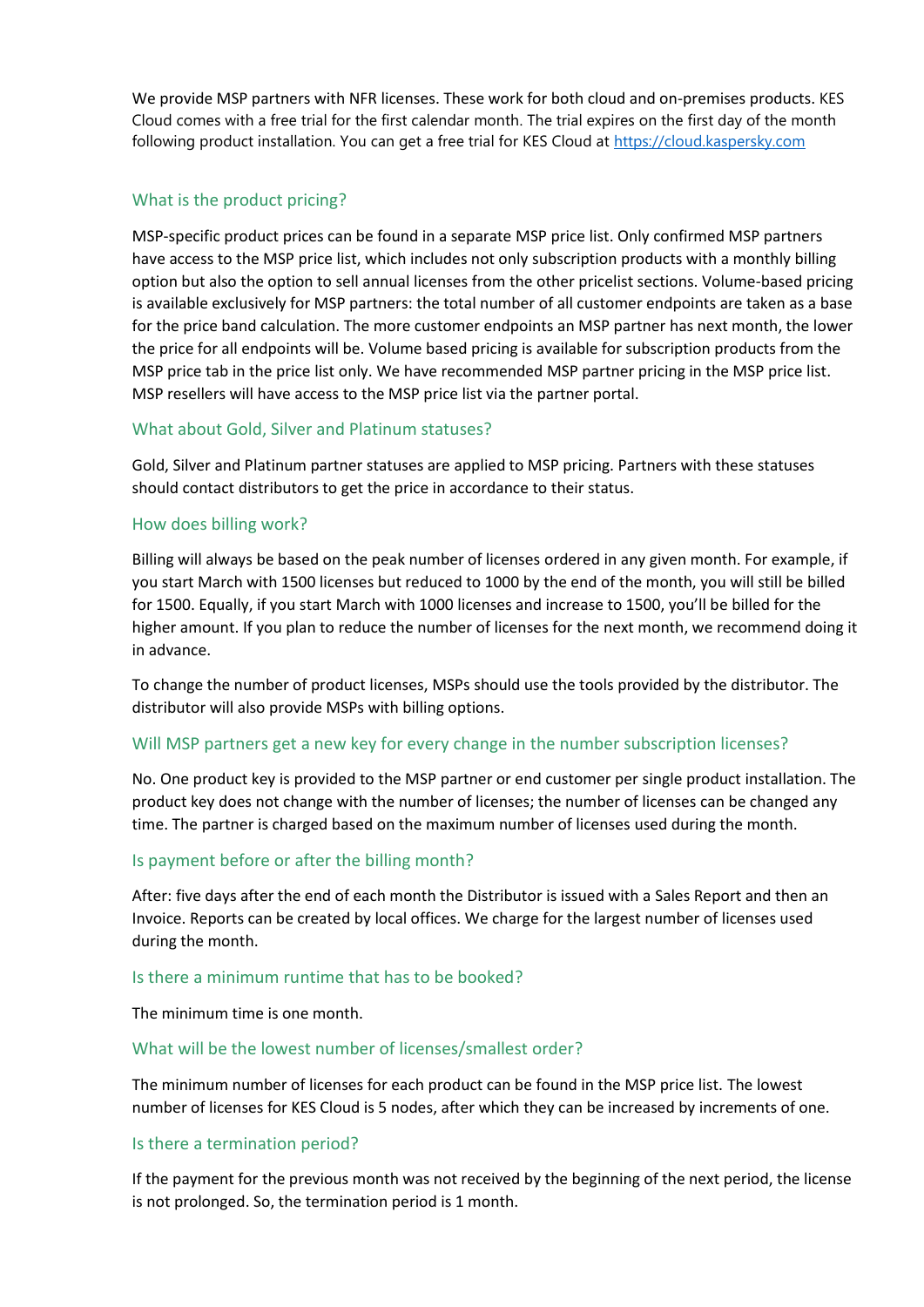#### <span id="page-7-0"></span>I already have an active product license for 1 year and want to buy a subscription license for the same product. How will these two licenses work together?

A subscription license can't be added to an annual one as a backup option – they're activated as soon as they're purchased. If you already have an active annual license, these two licenses are treated and paid for separately. When purchasing a subscription license you can't credit the cost of any time remaining on an annual license for the same product.

#### <span id="page-7-1"></span>Will the partner/reseller ID be transmitted with the booking?

Yes. We need to validate that the partner has a valid MSP specialization and can participate in the MSP program.

#### <span id="page-7-2"></span>Will a link to the software be sent with the activation code?

Yes. We send the product activation code together with the link to the software download.

#### <span id="page-7-3"></span>Can a reseller manage different customers with one KES Cloud user interface?

Yes. KES Cloud console supports multi-tenancy and MSP partners can manage multiple clients. The partner is charged based on the maximum number of licenses used during the month.

#### <span id="page-7-4"></span>Will it be possible for MSP partners to have one KES Cloud (or KES Basic) license but deploy endpoints at different customers of this partner?

Yes. We issue one activation key per product for MSP partners, which they can use to install endpoints at different customer sites. This is only allowed for the MSP program.

#### <span id="page-7-5"></span>Is the number of KES Cloud endpoints per end customer limited?

Each end customer is limited to 1000 nodes. There is also a limit on the total number of nodes managed by MSPs via KES Cloud: 2500. For larger installations we recommend using our on-premises solution: Kaspersky Endpoint Security for Business Basic.

#### <span id="page-7-6"></span>Will the number of "active" licenses be automatically transmitted to KL?

The number of licenses used will be automatically transmitted from the MSP reseller to the distributor and then to KL. Distributors should provide the tools to MSP partners to automate the process. Distributors who work with the MSP program should be integrated with the KL KORM API.

### <span id="page-7-7"></span>TECHNICAL SUPPORT

#### <span id="page-7-8"></span>Does KL provide technical support to MSPs?

Because MSP partners own product licenses, standard technical support is provided. As an additional MSP program benefit, 5 (five) premium incidents are included for free. If you need more premium incidents you can purchase them using the MSP MSA pricelist. Please refer to the local MSP price list to get prices for different price bands.

#### <span id="page-7-9"></span>Does KL provide technical support to end users?

No. As an MSP partner you should provide first line support to your end users. To enable partners to provide first line support, we provide training courses and certification.